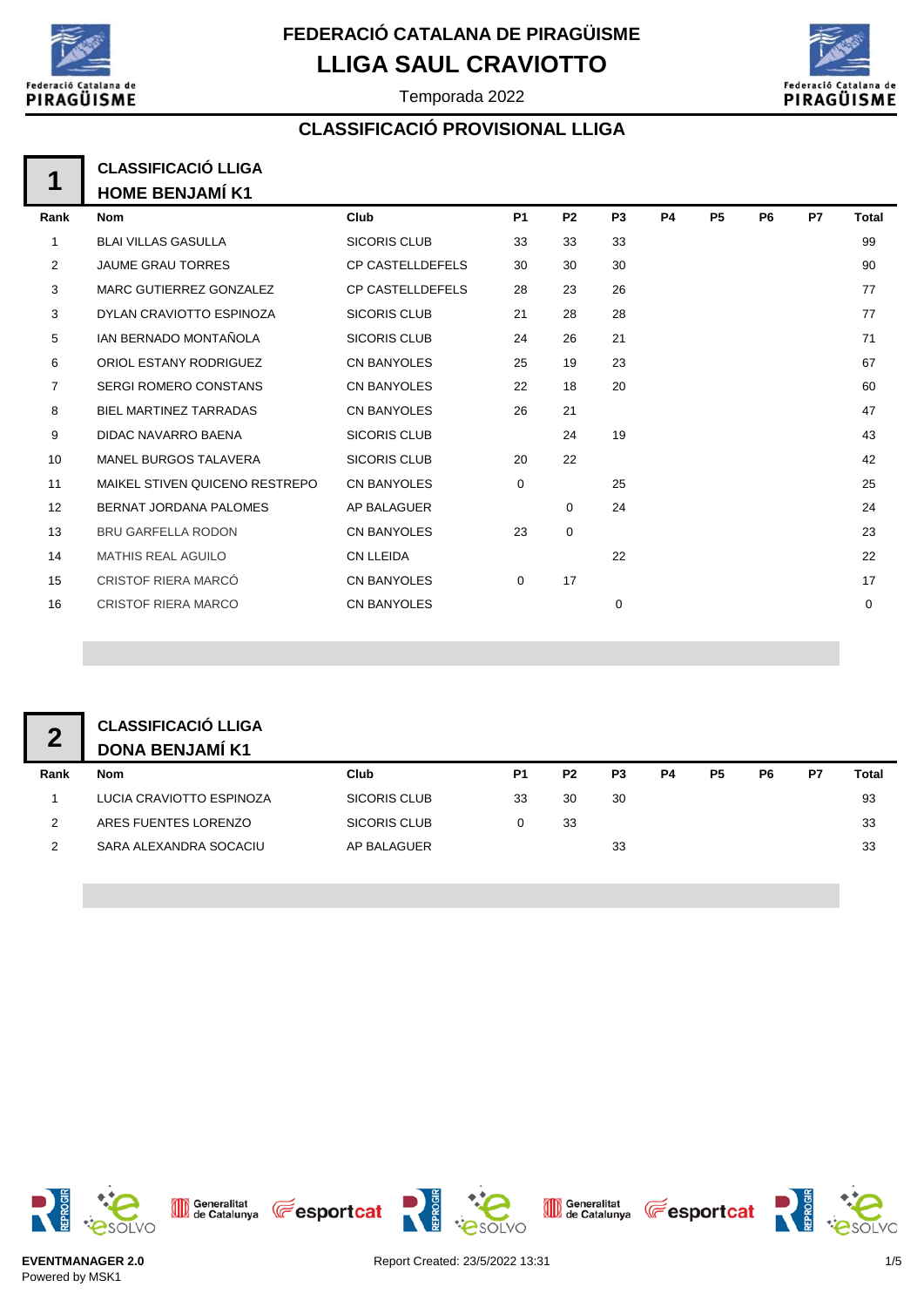



Temporada 2022

## **CLASSIFICACIÓ PROVISIONAL LLIGA**

#### **1 3 CLASSIFICACIÓ LLIGA HOME ALEVÍ B K1**

|                | .                              |                         |                |                |                |           |                |    |    |       |
|----------------|--------------------------------|-------------------------|----------------|----------------|----------------|-----------|----------------|----|----|-------|
| Rank           | <b>Nom</b>                     | Club                    | P <sub>1</sub> | P <sub>2</sub> | P <sub>3</sub> | <b>P4</b> | P <sub>5</sub> | P6 | P7 | Total |
|                | ORIOL BOIX DELGADO             | <b>CN BANYOLES</b>      | 33             | 30             | 33             |           |                |    |    | 96    |
| 2              | <b>GERARD MARTIN MUÑOZ</b>     | <b>CP CASTELLDEFELS</b> | 28             | 26             | 30             |           |                |    |    | 84    |
| 3              | BENJAMIN CORDOVA POBLETE       | <b>CN BANYOLES</b>      | 25             |                | 26             |           |                |    |    | 51    |
| 4              | MARTÍ ARCAYA CARBONÉS          | <b>SICORIS CLUB</b>     | 24             | 25             |                |           |                |    |    | 49    |
| 4              | <b>MARKEL BALASTEGUI CANUT</b> | <b>SICORIS CLUB</b>     | 0              | 24             | 25             |           |                |    |    | 49    |
| 6              | CESC AGUSTI DE LA CASA         | <b>SICORIS CLUB</b>     | 23             |                | 24             |           |                |    |    | 47    |
| $\overline{7}$ | <b>GABRIEL TEIGELL CATALAN</b> | <b>CP CASTELLDEFELS</b> | 22             |                | 23             |           |                |    |    | 45    |
| 8              | ARNAU ROCA REKOW               | <b>CN BANYOLES</b>      | 30             |                |                |           |                |    |    | 30    |
| 9              | <b>MARTI ARCAYA CARBONES</b>   | <b>SICORIS CLUB</b>     |                |                | 28             |           |                |    |    | 28    |
| 10             | ORIOL GINÉS MAS                | <b>CN BANYOLES</b>      | 26             |                |                |           |                |    |    | 26    |
|                |                                |                         |                |                |                |           |                |    |    |       |

#### **CLASSIFICACIÓ LLIGA DONA ALEVÍ B K1 4**

| Rank | <b>Nom</b>                | Club                    | P <sub>1</sub> | P <sub>2</sub> | P <sub>3</sub> | P4 | P <sub>5</sub> | P6 | P7 | Total |
|------|---------------------------|-------------------------|----------------|----------------|----------------|----|----------------|----|----|-------|
| 1    | CORAL SERRA SOLÉ          | CN BANYOLES             | 33             | 33             | 33             |    |                |    |    | 99    |
| 2    | CLAUDIA CORNELLAS GARCIA  | <b>CN BANYOLES</b>      | 28             | 26             | 28             |    |                |    |    | 82    |
| 3    | ONA JUAN DOMINGUEZ        | <b>CN BANYOLES</b>      | 26             | 24             | 30             |    |                |    |    | 80    |
| 4    | FABIOLA CASTILLO RUIZ     | <b>CP CASTELLDEFELS</b> | 30             | 28             |                |    |                |    |    | 58    |
| 5    | ROSOR REIXACH I LLACH     | <b>CN BANYOLES</b>      |                | 25             | 27             |    |                |    |    | 52    |
| 6    | MACARENA CUSTODIO IMBERTI | <b>CP CASTELLDEFELS</b> |                | 23             |                |    |                |    |    | 23    |
|      |                           |                         |                |                |                |    |                |    |    |       |



Generalitat **CE** esportcat

esolvo

Generalitat **The Sportcat** 

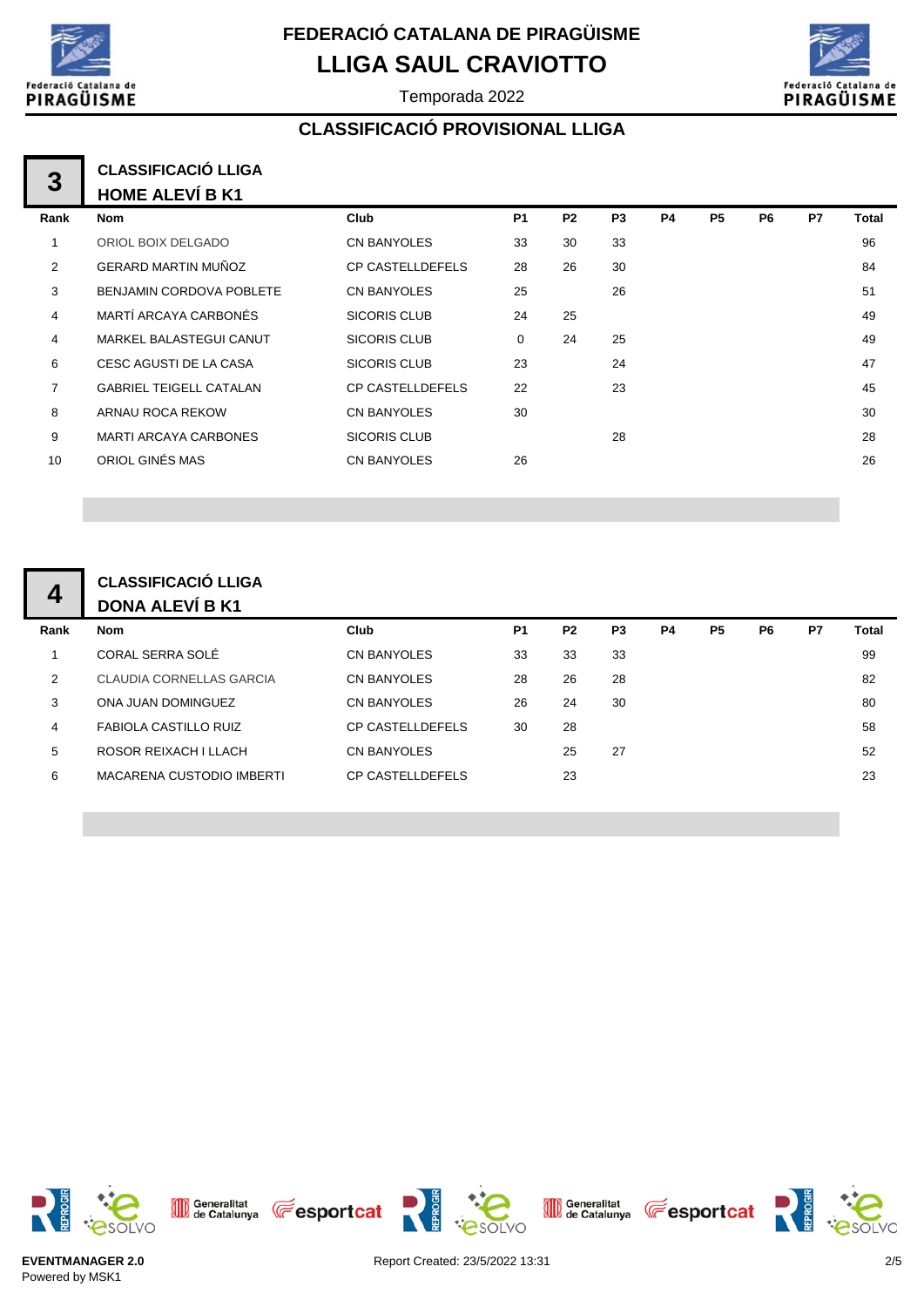

Temporada 2022



### **CLASSIFICACIÓ PROVISIONAL LLIGA**

#### **5 CLASSIFICACIÓ LLIGA HOME ALEVÍ A K1**

| Rank           | <b>Nom</b>                      | Club                    | P <sub>1</sub> | P <sub>2</sub> | P <sub>3</sub> | <b>P4</b> | <b>P5</b> | P <sub>6</sub> | <b>P7</b> | Total |
|----------------|---------------------------------|-------------------------|----------------|----------------|----------------|-----------|-----------|----------------|-----------|-------|
| $\mathbf{1}$   | ELOI GALLENCH TARRADAS          | <b>CN BANYOLES</b>      | 33             | 33             | 33             |           |           |                |           | 99    |
| 2              | <b>GENIS TARRADAS I MATEU</b>   | <b>CN BANYOLES</b>      | 30             | 25             | 30             |           |           |                |           | 85    |
| 3              | <b>BIEL GARCIA SARAROLS</b>     | <b>CN BANYOLES</b>      | 26             | 30             | 28             |           |           |                |           | 84    |
| 4              | <b>ARITZ GIMENEZ MARTIN</b>     | <b>CN BANYOLES</b>      | 23             | 23             | 16             |           |           |                |           | 62    |
| 4              | ALEX SOLE CRUZ                  | <b>SICORIS CLUB</b>     | 20             | 22             | 20             |           |           |                |           | 62    |
| 6              | <b>MARTI OLIVA PALOMERAS</b>    | <b>CN BANYOLES</b>      | 18             | 18             | 22             |           |           |                |           | 58    |
| $\overline{7}$ | <b>DANIEL KISELOV</b>           | <b>CN BANYOLES</b>      | 19             | 17             | 18             |           |           |                |           | 54    |
| $\overline{7}$ | ANIOL BATCHELLI SANTIAGO        | <b>CN BANYOLES</b>      | 28             |                | 26             |           |           |                |           | 54    |
| 9              | TONI MACH I BAUS                | <b>CN BANYOLES</b>      | 16             | 20             | 17             |           |           |                |           | 53    |
| 10             | <b>IKER PEREZ GORDO</b>         | AP BALAGUER             |                | 28             | 23             |           |           |                |           | 51    |
| 11             | <b>MARTI TRIAS FERRER</b>       | <b>CN BANYOLES</b>      | $\Omega$       | 26             | 24             |           |           |                |           | 50    |
| 12             | <b>NIL SERRA SALA</b>           | <b>CN BANYOLES</b>      | 22             |                | 25             |           |           |                |           | 47    |
| 13             | <b>VICTOR AISINA ROSET</b>      | <b>CP CASTELLDEFELS</b> | 25             | 19             |                |           |           |                |           | 44    |
| 14             | ARNAU JORDANA PALOMES           | AP BALAGUER             | 24             | $\mathbf 0$    | 19             |           |           |                |           | 43    |
| 15             | SERGI GUTIERREZ GONZALEZ        | <b>CP CASTELLDEFELS</b> | $\mathbf 0$    | 21             | 21             |           |           |                |           | 42    |
| 16             | ROGER PLANAS REIXACH            | <b>CN BANYOLES</b>      | 21             |                |                |           |           |                |           | 21    |
| 17             | <b>ISIDRE ORELLANA I GIFREU</b> | <b>CN BANYOLES</b>      | 17             |                |                |           |           |                |           | 17    |
| 18             | <b>GABRIEL D'AGOSTINO</b>       | <b>CN BANYOLES</b>      | 0              | $\mathbf 0$    |                |           |           |                |           | 0     |
|                |                                 |                         |                |                |                |           |           |                |           |       |

### **CLASSIFICACIÓ LLIGA DONA ALEVÍ A K1**

|                | ULAJJIFIUAUIU LLIUA            |                     |           |                |                |           |                |                |           |       |
|----------------|--------------------------------|---------------------|-----------|----------------|----------------|-----------|----------------|----------------|-----------|-------|
| 6              | <b>DONA ALEVÍ A K1</b>         |                     |           |                |                |           |                |                |           |       |
| Rank           | <b>Nom</b>                     | <b>Club</b>         | <b>P1</b> | P <sub>2</sub> | P <sub>3</sub> | <b>P4</b> | P <sub>5</sub> | P <sub>6</sub> | <b>P7</b> | Total |
| 1              | <b>MAR BUSQUETA PALMER</b>     | <b>SICORIS CLUB</b> | 33        | 33             | 30             |           |                |                |           | 96    |
| $\overline{2}$ | <b>ELSA SIMON BUSQUETS</b>     | <b>CN BANYOLES</b>  | 22        | 28             | 33             |           |                |                |           | 83    |
| 3              | <b>XENIA RIERA PEREZ</b>       | <b>CN BANYOLES</b>  | 26        | 23             | 28             |           |                |                |           | 77    |
| $\overline{4}$ | CORA MUÑOZ LOPEZ               | <b>CN BANYOLES</b>  | 23        | 22             | 26             |           |                |                |           | 71    |
| 5              | <b>CARLA FRANCH ESTEBANELL</b> | <b>CN BANYOLES</b>  | 30        | 30             |                |           |                |                |           | 60    |
| 6              | <b>LEIA GARCIA TUOMINEN</b>    | <b>CN BANYOLES</b>  | 28        | 24             |                |           |                |                |           | 52    |
| $\overline{7}$ | NORA BORREGO RODRIGUEZ         | <b>CN BANYOLES</b>  | 25        | 25             |                |           |                |                |           | 50    |
| 8              | CLARA COMAPOSADA GICZI         | <b>CN BANYOLES</b>  | 24        | 26             |                |           |                |                |           | 50    |
| 9              | AMAIA CANELA MARGARIT          | <b>CN BANYOLES</b>  |           | 21             | 25             |           |                |                |           | 46    |
| 10             | ANNA CASELLAS CERVIA           | <b>CN BANYOLES</b>  |           | 20             |                |           |                |                |           | 20    |
|                |                                |                     |           |                |                |           |                |                |           |       |



Generalitat **CE** esportcat





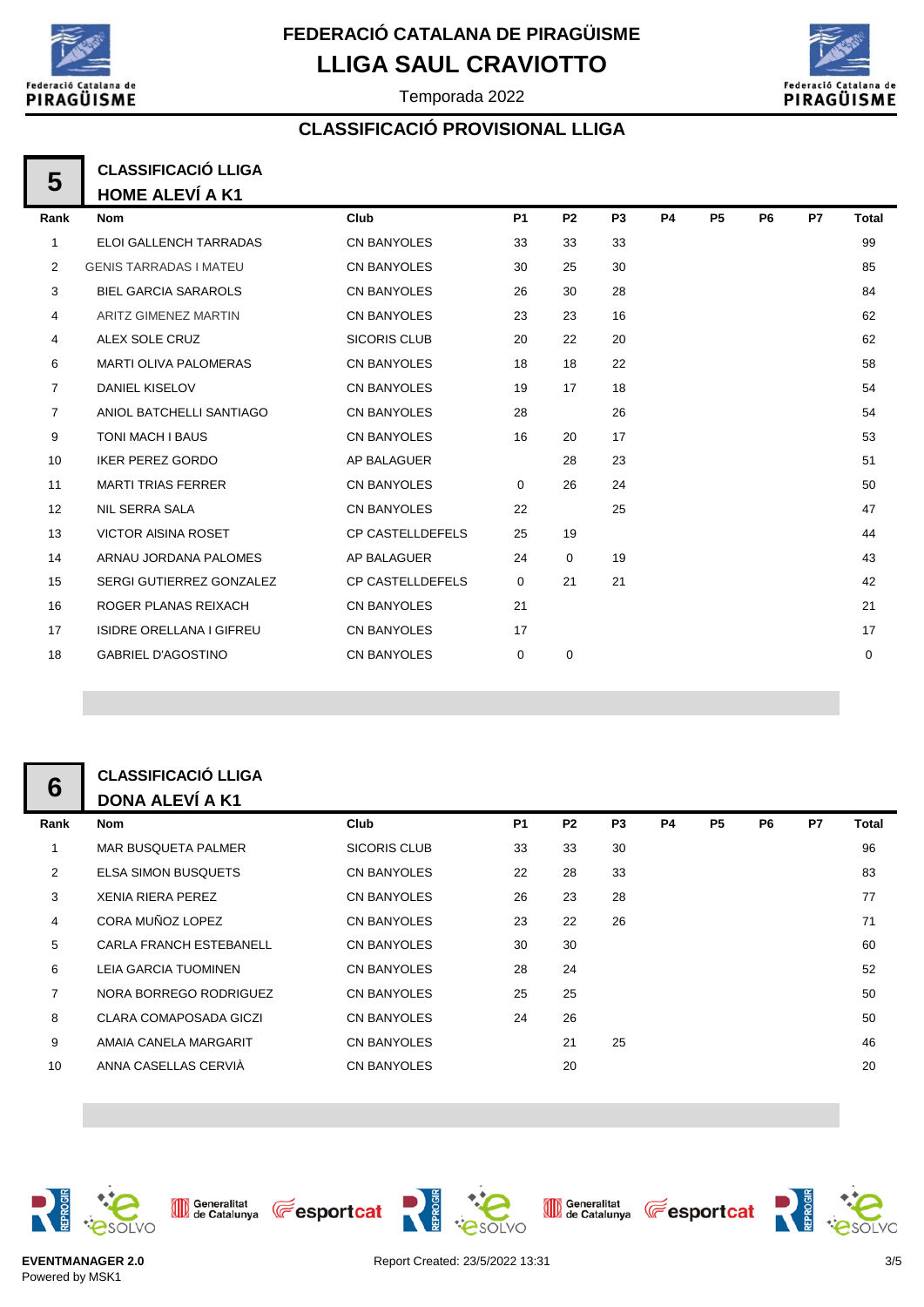

# **LLIGA SAUL CRAVIOTTO FEDERACIÓ CATALANA DE PIRAGÜISME**



Temporada 2022

## **CLASSIFICACIÓ PROVISIONAL LLIGA**

## **CLASSIFICACIÓ LLIGA HOME INFANTIL B K1**

| Rank           | <b>Nom</b>                     | Club                    | P <sub>1</sub> | P <sub>2</sub> | P <sub>3</sub> | P4 | P <sub>5</sub> | P6 | P7 | Total |
|----------------|--------------------------------|-------------------------|----------------|----------------|----------------|----|----------------|----|----|-------|
| 1              | <b>POL GRAU TORRES</b>         | <b>CP CASTELLDEFELS</b> | 28             | 33             | 33             |    |                |    |    | 94    |
| $\overline{2}$ | PERE SERRA SOLE                | <b>CN BANYOLES</b>      | 30             | 30             | 28             |    |                |    |    | 88    |
| 3              | <b>IKER ZABALLOS LEON</b>      | <b>SICORIS CLUB</b>     | 26             | 28             | 24             |    |                |    |    | 78    |
| 4              | <b>MARC ROMERO CONSTANS</b>    | <b>CN BANYOLES</b>      | 25             | 25             | 21             |    |                |    |    | 71    |
| 5              | <b>JOAN PERA TORAL</b>         | <b>CN BANYOLES</b>      | 24             | 26             | 20             |    |                |    |    | 70    |
| 5              | <b>GERARD FERNANDEZ GARCIA</b> | <b>CN BANYOLES</b>      | 23             | 24             | 23             |    |                |    |    | 70    |
| $\overline{7}$ | <b>NASSIM LABJAOUI ABBID</b>   | <b>CN BANYOLES</b>      | 19             | 23             | 25             |    |                |    |    | 67    |
| 8              | <b>QUIM ORONICH HERRERA</b>    | <b>SICORIS CLUB</b>     | 22             | 21             | 22             |    |                |    |    | 65    |
| 9              | DANIEL FONTBERNAT RIBA         | <b>CN BANYOLES</b>      | 16             | 22             | 26             |    |                |    |    | 64    |
| 10             | UNAI GIMENEZ MARTIN            | <b>CN BANYOLES</b>      | 33             | $\mathbf 0$    | 30             |    |                |    |    | 63    |
| 11             | <b>GENIS LORENZO TREPAT</b>    | <b>AP BALAGUER</b>      | 21             | 19             | 18             |    |                |    |    | 58    |
| 12             | DANIEL MASOT CAMPO             | <b>SICORIS CLUB</b>     | 17             | 18             | 19             |    |                |    |    | 54    |
| 13             | <b>MARCEL AMETLLER GUELL</b>   | <b>CN BANYOLES</b>      | 13             | 17             | 16             |    |                |    |    | 46    |
| 14             | XABIER CALDITO GONZALEZ        | <b>CP CASTELLDEFELS</b> | 20             | 20             |                |    |                |    |    | 40    |
| 15             | <b>JOEL SALA MIQUEL</b>        | AP BALAGUER             | $\mathbf 0$    | 15             | 17             |    |                |    |    | 32    |
| 16             | DANIEL GUILLÉN RODRIGUEZ       | <b>SICORIS CLUB</b>     | 14             | 16             |                |    |                |    |    | 30    |
| 17             | AXEL SIERRA JORDA              | <b>CN BANYOLES</b>      | 18             | $\mathbf 0$    |                |    |                |    |    | 18    |
| 18             | RAYAN BENKACEMDIB LAAZOUZI     | <b>CN BANYOLES</b>      | 15             |                |                |    |                |    |    | 15    |
|                |                                |                         |                |                |                |    |                |    |    |       |

#### **CLASSIFICACIÓ LLIGA DONA INFANTIL B K1**

| Rank | <b>Nom</b>                   | Club               | P <sub>1</sub> | P <sub>2</sub> | P3 | P4 | P5 | P6 | P7 | Total |
|------|------------------------------|--------------------|----------------|----------------|----|----|----|----|----|-------|
|      | JORDINA COLL I ESCODA        | <b>CN BANYOLES</b> | 33             | 30             | 33 |    |    |    |    | 96    |
| 2    | <b>JUDIT VILA FERNANDEZ</b>  | <b>CN BANYOLES</b> | 30             | 28             | 30 |    |    |    |    | 88    |
| 3    | <b>CLARA CRAVIOTTO NOGUE</b> | SICORIS CLUB       |                | 26             | 26 |    |    |    |    | 52    |
|      | ONA COROMINAS MANTÉ          | <b>CN BANYOLES</b> |                | 23             |    |    |    |    |    | 23    |
|      |                              |                    |                |                |    |    |    |    |    |       |



**EVENTMANAGER 2.0** Powered by MSK1

Generalitat **CE** esportcat



**esoLVO** 

Generalitat **The Sportcat**